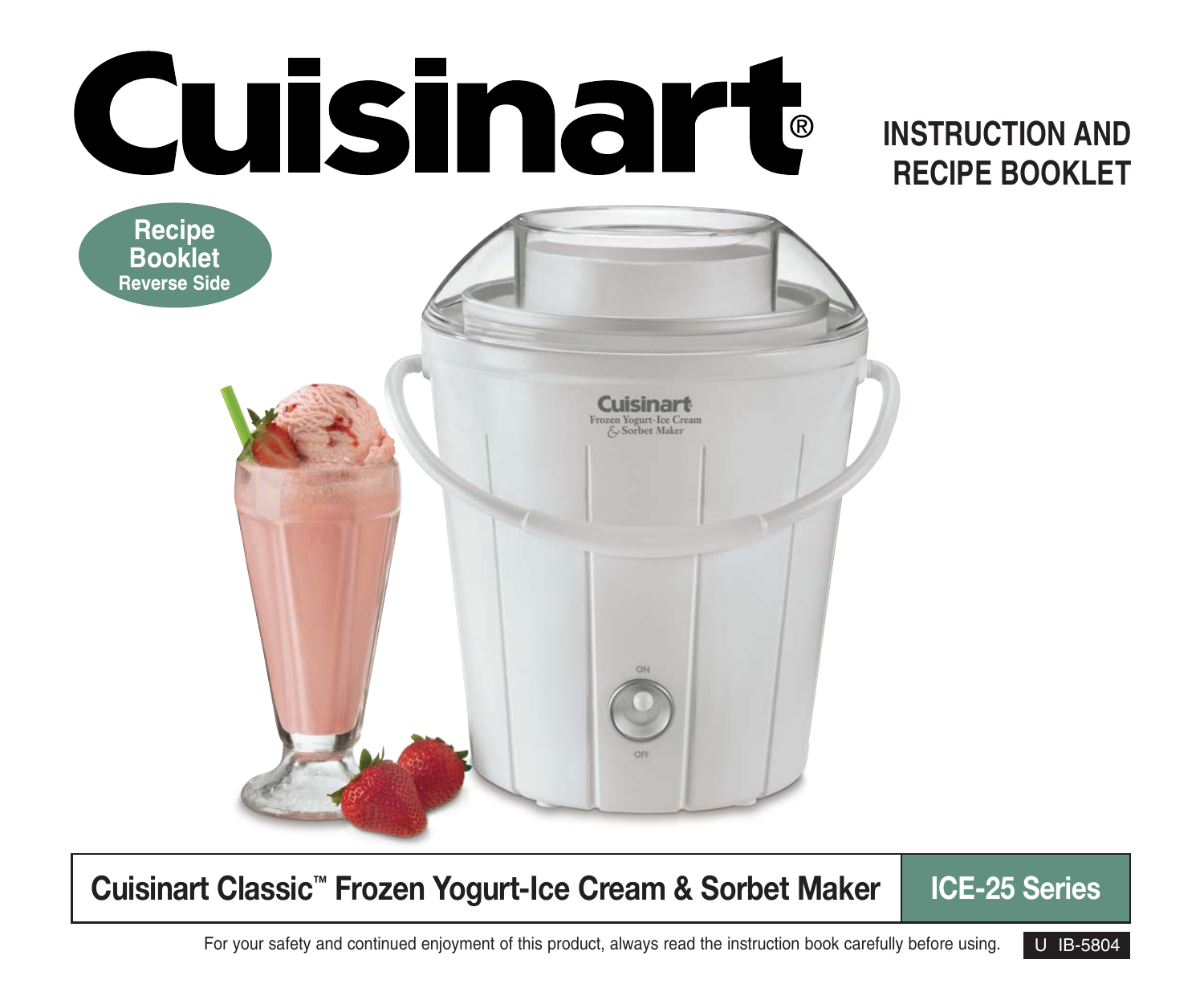## **IMPORTANT SAFEGUARDS**

When using an electrical appliance, basic safety precautions should always be followed to reduce the risk of fire, electric shock, and/or injury, including the following:

#### 1. **READ ALL INSTRUCTIONS BEFORE USING.**

- 2. To protect against risk of electric shock, do not place cord, plug, or base of appliance in water or any other liquid.
- 3. Close supervision is necessary when any appliance is used by or near children.
- 4. Always unplug from outlet when not in use, before putting on or taking off parts, and before cleaning.
- 5. Avoid contact with moving parts. Keep hands, hair, clothing, as well as spatulas and other utensils away from appliance during operation to reduce the risk of injury and/or damage to the appliance.
- 6. Do not operate any appliance with a damaged cord or plug, or after the appliance malfunctions, or is dropped or damaged in any manner. Return the appliance to the nearest Cuisinart Repair Center for examination, repair, electrical or mechanical adjustment.
- 7. The use of attachments not recommended by Cuisinart may cause fire, electric shock or risk of injuries.
- 8. Do not use outdoors.
- 9. Do not let cord hang over edge of table or counter, or touch hot surfaces.
- 10. Keep hands and utensils out of freezer bowl while in use to reduce the risk of injury to persons or to the appliance itself. DO NOT USE SHARP OBJECTS OR UTENSILS INSIDE THE FREEZER BOWL! Sharp objects will scratch and damage the inside of the freezer bowl. A rubber spatula or wooden spoon may be used when the appliance is in the OFF position.
- 11. This appliance is for household use. Any servicing other than cleaning and user maintenance should be done only by authorized Cuisinart Repair Personnel.
- 12. Do not use the freezer bowl on flames, hot plates or stoves. Do not expose to heat source. Do not wash in dishwasher; doing so may cause risk of fire, electric shock or injury.

## **SAVE THESE INSTRUCTIONS FOR HOUSEHOLD USE ONLY NOTICE**

This appliance has a polarized plug (one blade is wider than the other). To reduce the risk of electric shock, this plug will fit in a polarized outlet only one way. If the plug does not fit fully in the outlet, reverse the plug. If it still does not fit, contact a qualified electrician. Do not attempt to defeat this safety feature.

### **CAUTION**

This appliance is for household use. Any servicing other than cleaning and user maintenance should be performed by an authorized service representative.

- Do not immerse base in water.
- To reduce the risk of fire or electric shock, do not disassemble the base. Note: the base does not contain any user-serviceable parts.
- Repairs should be made only by authorized personnel.
- Check voltage to be sure that the voltage indicated on the name plate agrees with your voltage.
- Never clean with scouring powders or hard implements.

### **FEATURES AND BENEFITS**

#### **1. Ingredient Spout**

Pour recipe ingredients through the spout. Also use to add ingredients, like chips or nuts, without interrupting the freezing cycle.



#### **2. Easy-lock Lid**

Transparent to let you watch the freezing process as it progresses. Lid is designed to lock easily to the base.

#### **3. Mixing Arm**

Mixes and aerates ingredients in freezer bowl to create frozen dessert or drink.

#### **4. 11 ⁄2 Quart Freezer Bowl**

Contains cooling liquid within a doubleinsulated wall to create fast and even freezing. Double wall keeps the bowl cool and at an even temperature.

#### **5. Base**

Contains heavy-duty motor strong enough to handle ice cream, frozen yogurt, sherbet, sorbet, and frozen drinks.

- **6. On/Off Toggle Switch**
- **7. Rubber Feet (not shown)** Nonslip feet keep base stationary during use.
- **8. Cord Storage (not shown)** Unused cord is easily pushed into the base to keep counters neat and safe.



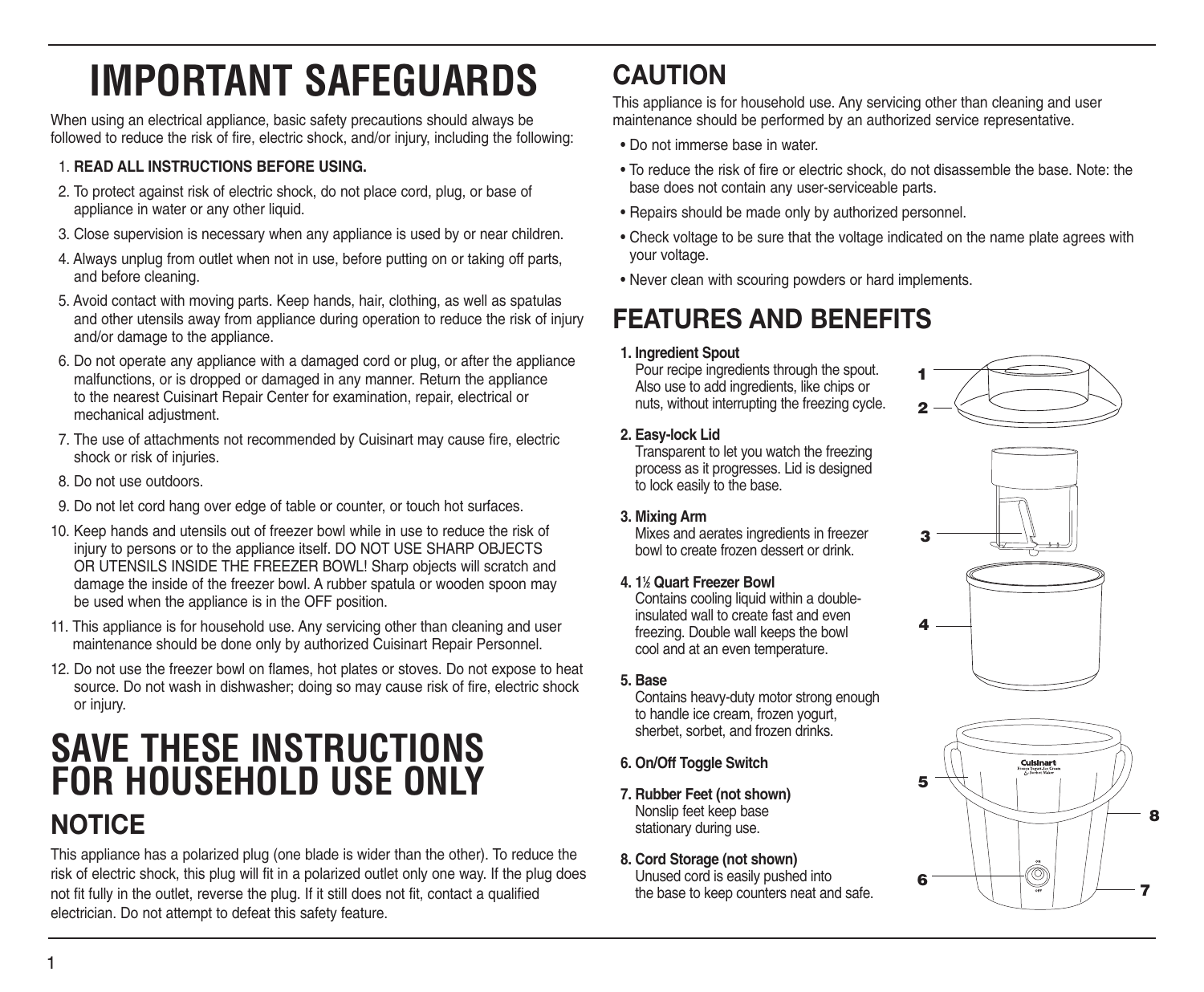### **BEFORE USING FOR THE FIRST TIME**

DO NOT immerse the motor base in water. Wipe it with a moist cloth. Wash the lid. freezer bowl and mixing arm in warm soapy water to remove any dust or residue from the manufacturing and shipping process. DO NOT clean any of the parts with abrasive cleaners or hard implements. **DO NOT immerse unit in water or put unit under running water.** Clean with damp cloth only.

### **FREEZING TIME AND BOWL PREPARATION**

The freezer bowl must be completely frozen before you begin your recipe. Before freezing, wash and dry the bowl. Wrap it in a plastic bag to prevent freezer burn. We recommend that you place the freezer bowl in the back of your freezer where it is coldest. The length of time needed to reach the frozen state depends on how cold your freezer is. For the most convenient frozen desserts and drinks, leave your freezer bowl in the freezer at all times. You can take it out any time for immediate use. In general, freezing time is between 6 hours and 22 hours. To determine whether the bowl is completely frozen, shake it. If you do not hear liquid moving, the cooling liquid is frozen.

**Reminder:** Your freezer should be set to 0°F to ensure proper freezing of all foods.

### **MAKING FROZEN DESSERTS OR DRINKS**

- 1. Use Cuisinart's recipes from the pages that follow, or use your own recipe, making sure it yields 1½ quarts or less. Do not fill the freezer bowl higher than ½" from the top, as the ingredients will increase in volume during the freezing process. For best results, prepare ingredients in a container from which it is easy to pour.
- 2. Remove the freezer bowl from the freezer. (Remove plastic bag if you have wrapped freezer bowl.) Place freezer bowl on the center of the base.

**NOTE:** Bowl will begin to defrost quickly once it has been removed from freezer. Use it immediately after removing from freezer.

- 3. Place mixing arm in freezer bowl. Arm does not fit tightly. It just rests in the center of the bowl, with the circle side facing up.
- 4. Place lid on base. Easy-lock lid mechanism allows lid to rest on base in multiple positions. (see diagram)



- 5. Lift toggle switch to ON position. Freezer bowl will begin to turn.
- 6. Immediately pour ingredients through ingredient spout.
- 7. Frozen desserts or drinks will be done in 20–30 minutes. The time will depend on the recipe and volume of the dessert or drink you are making. When the mixture has thickened to your liking, it is done. If you desire a firmer consistency, transfer the dessert or drink to an airtight container and store in the freezer for two or more hours.
	- **NOTE:** Do not store frozen desserts or drinks in the freezer bowl. Desserts and drinks will stick to the side of the freezer bowl and may damage the bowl. Store only in a plastic airtight container.

### **ADDING INGREDIENTS**

Ingredients such as chips and nuts should be added about 5 minutes before the recipe is complete. Once the dessert or drink has begun to thicken, add the ingredients through the ingredient spout. Nuts and other ingredients should be no larger than a chocolate chip.

### **SAFETY FEATURE**

The Cuisinart Classic™ is equipped with a safety feature that automatically stops the unit if the motor overheats. This may occur if the dessert or drink is extremely thick, if the unit has been running for an excessively long period of time, or if added ingredients (nuts, etc.) are in extremely large pieces. To reset the unit, flip the ON/OFF switch to the OFF position. Let the unit cool off. After a few minutes, you may turn the unit on again and continue making the dessert or drink.

### **CLEANING AND STORAGE**

#### **Cleaning**

Clean the freezer bowl, mixing arm and lid in warm soapy water. DO NOT PUT FREEZER BOWL IN THE DISHWASHER. DO NOT CLEAN WITH ABRASIVE CLEANSERS OR IMPLEMENTS. Wipe motor base clean with damp cloth. Dry all parts thoroughly. **DO NOT immerse unit in water or put unit under running water.**

#### **Storage**

DO NOT put freezer bowl in freezer if bowl is wet. DO NOT store lid, mixing arm, or base in freezer. You may store the freezer bowl in the freezer for convenient, immediate use. Before freezing, wrap the bowl in a plastic bag to prevent freezer burn. Do not store frozen desserts or drinks in the freezer bowl in the freezer for more than 30 minutes at a time. Transfer frozen desserts or drinks to an airtight container for longer storage in the freezer.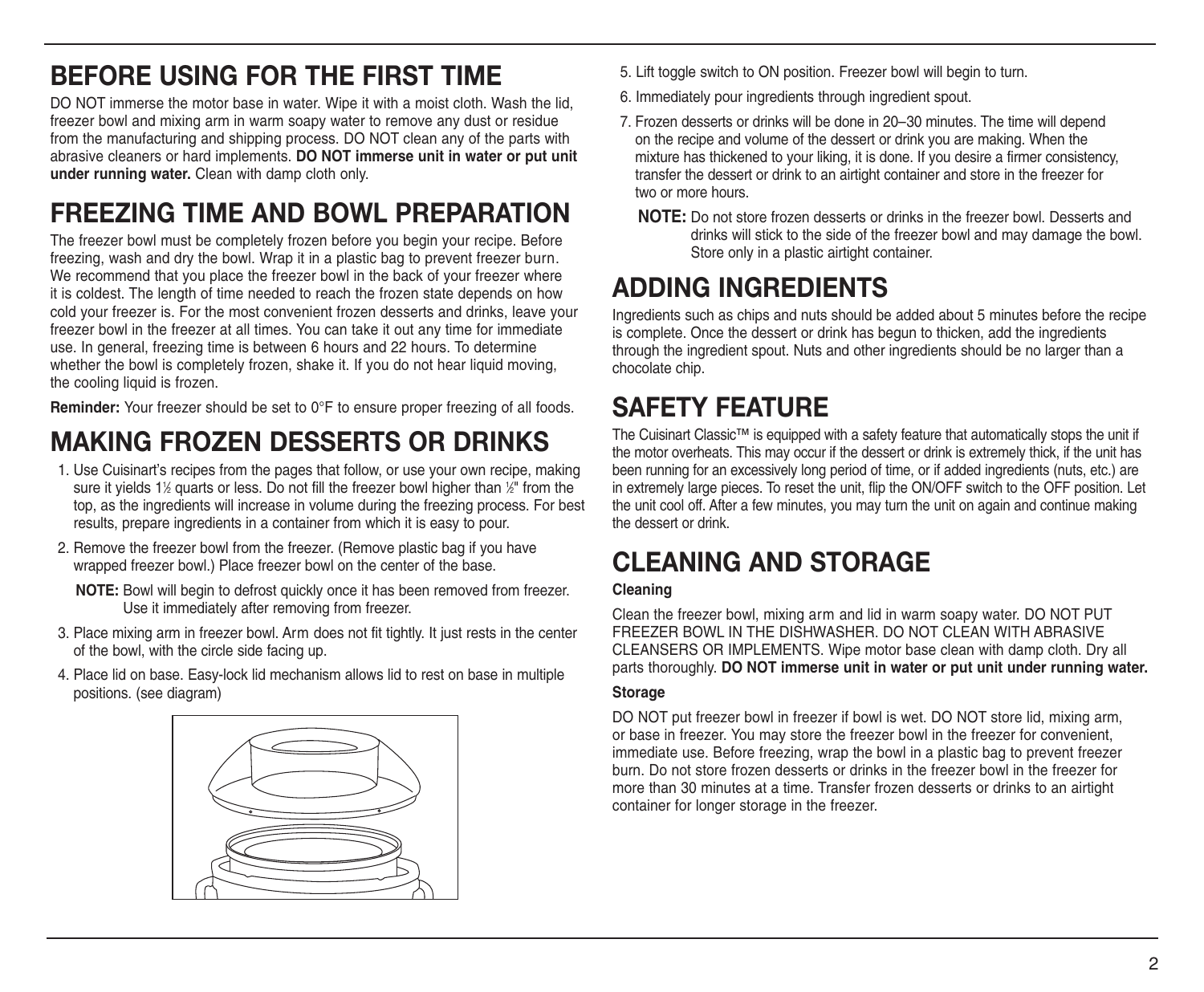# **WARRANTY**

### **LIMITED THREE-YEAR WARRANTY**

This warranty supersedes all previous warranties on the Cuisinart Classic™ Frozen Yogurt–Ice Cream & Sorbet Maker.

This warranty is available to consumers only. You are a consumer if you own a Cuisinart Classic™ Frozen Yogurt–Ice Cream & Sorbet Maker that was purchased at retail for personal, family or household use. Except as otherwise required under applicable state law, this warranty is not available to retailers or other commercial purchasers or owners.

We warrant that your Cuisinart Classic™ Frozen Yogurt–Ice Cream & Sorbet Maker will be free of defects in material or workmanship under normal home use for three years from the date of original purchase.

We suggest that you complete and return the enclosed product registration card promptly to facilitate verification of the date of original purchase. However, return of the product registration is not a condition of these warranties.

If your Cuisinart Classic™ Frozen Yogurt–Ice Cream & Sorbet Maker should prove to be defective within the warranty period, we will repair it, or if we think necessary, replace it. To obtain warranty service, please call our Consumer Service Center toll-free at 1-800-726-0190 or write to:

Cuisinart, 150 Milford Road, East Windsor, NJ 08520

To facilitate the speed and accuracy of your return, please also enclose \$10.00 for shipping and handling of the product (California residents need only supply proof of purchase and should call 1-800-726-0190 for shipping instructions). Please also be sure to include a return address, description of the product defect, product serial number, and any other information pertinent to the product's return. Please pay by check or money order.

NOTE: For added protection and secure handling of any Cuisinart® product that is being returned, we recommend you use a traceable, insured delivery service. Cuisinart cannot be held responsible for in-transit damage or for packages that are not delivered to us. Lost and/or damaged products are not covered under warranty.

Your Cuisinart Classic™ Frozen Yogurt–Ice Cream & Sorbet Maker has been manufactured to strict specifications and has been designed for use with the Cuisinart® Classic™ Frozen Yogurt–Ice Cream & Sorbet Maker accessories and replacement parts. These warranties expressly exclude any defects or damages caused by accessories, replacement parts or repair service other than those that have been authorized by Cuisinart.

These warranties do not cover any damage caused by accident, misuse, shipment or other than ordinary household use.

These warranties exclude all incidental or consequential damages. Some states do not allow the exclusion of or limitation of incidental or consequential damages, so the foregoing limitation may not apply to you.

### **CALIFORNIA RESIDENTS ONLY**

California law provides that for In-Warranty Service, California residents have the option of returning a nonconforming product (A) to the store where it was purchased or (B) to another retail store which sells Cuisinart® products of the same type. The retail store shall then, according to its preference, either repair the product, refer the consumer to an independent repair facility, replace the product, or refund the purchase price less the amount directly attributable to the consumer's prior usage of the product. If either of the above two options does not result in the appropriate relief to the consumer, the consumer may then take the product to an independent repair facility if service or repair can be economically accomplished. Cuisinart and not the consumer will be responsible for the reasonable cost of such service, repair, replacement, or refund for nonconforming products under warranty.

California residents may also, according to their preference, return nonconforming products directly to Cuisinart for repair or, if necessary, replacement by calling our Consumer Service Center toll-free at 800-726-0190. Cuisinart will be responsible for the cost of the repair, replacement, and shipping and handling for such nonconforming products under warranty.

#### BEFORE RETURNING YOUR CUISINART® PRODUCT

Important: If the nonconforming product is to be serviced by someone other than Cuisinart's Authorized Service Center, please remind the servicer to call our Consumer Service Center to ensure that the problem is properly diagnosed, the product serviced with the correct parts, and to ensure that the product is still under warranty.

©2005 Cuisinart Cuisinart® is a registered trademark of Cuisinart 150 Milford Road, East Windsor, NJ 08520 www.cuisinart.com 04CU13584